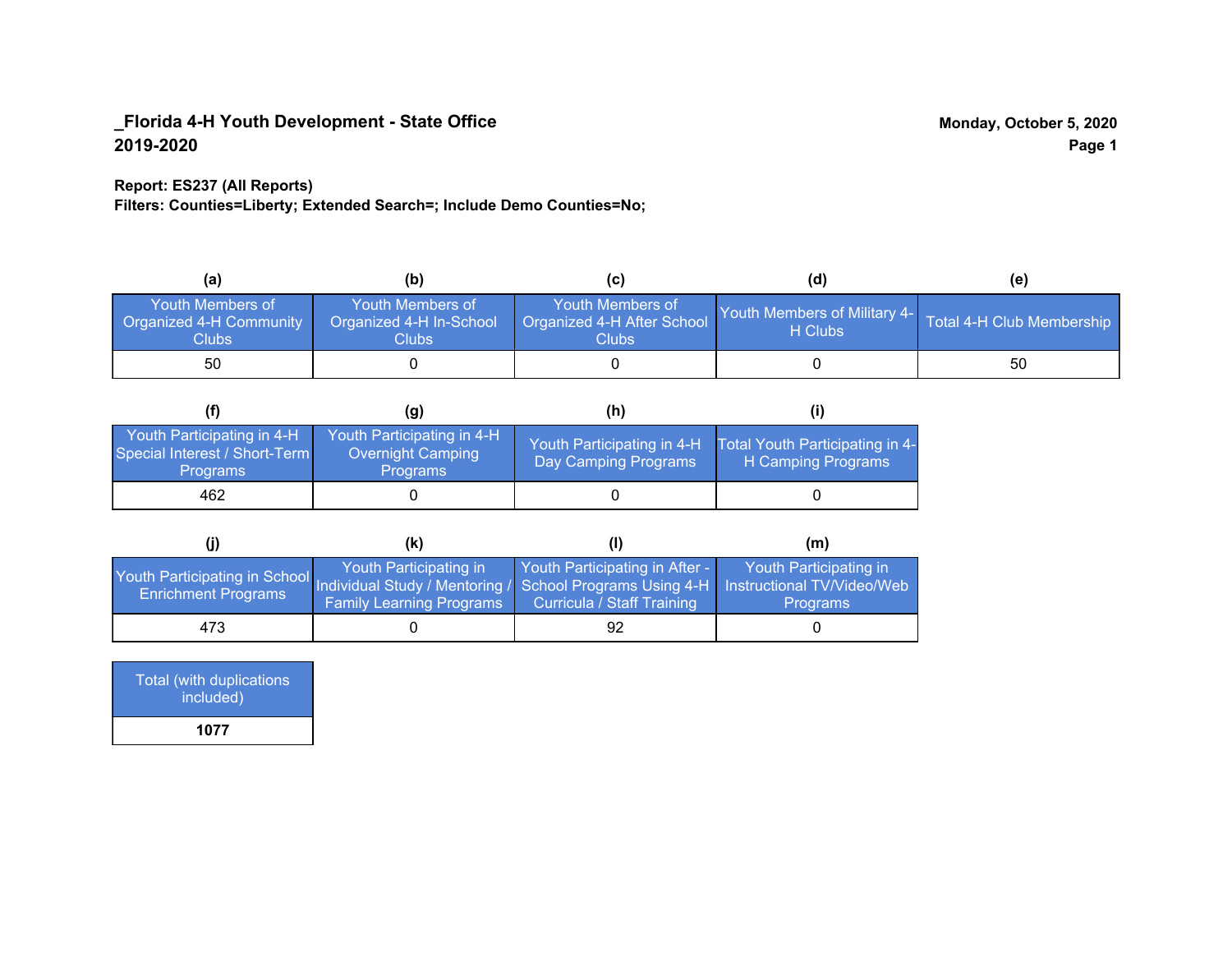**Report: ES237 (All Reports)**

**Filters: Counties=Liberty; Extended Search=; Include Demo Counties=No;**

# **School Grade (duplications eliminated)**

| Kinder | 1st | ?nd | 3rd | 4th | 5th | 6th | 7th | 8th | 9th | 10th | $\sqrt{11}$ | 12th | Post HS Not in School Special | Total |
|--------|-----|-----|-----|-----|-----|-----|-----|-----|-----|------|-------------|------|-------------------------------|-------|
| -30    | 34  | 56  | 84  | 356 | 171 | 169 | 45  | 57  |     |      |             |      | ЗС                            | 1039  |

# **Gender of 4-H Youth Participants (duplications eliminated)**

| Male | Female | Total |
|------|--------|-------|
| 533  | 506    | 1039  |

# **Place of Residence of 4-H Youth Participants (duplications eliminated)**

| <b>Farm</b> | Towns of under 10,000 and<br>rural non-farm | Towns and cities (10,000-<br>50,000), and their suburbs | Suburbs of cities of over<br>50,000 | Central cities of over 50,000 | Total |
|-------------|---------------------------------------------|---------------------------------------------------------|-------------------------------------|-------------------------------|-------|
|             | 1035                                        |                                                         |                                     |                               | 1039  |

## **Total 4-H Youth Participants (duplications eliminated)**

**Total** 

**<sup>1039</sup> Note: The four totals on this page should all match.**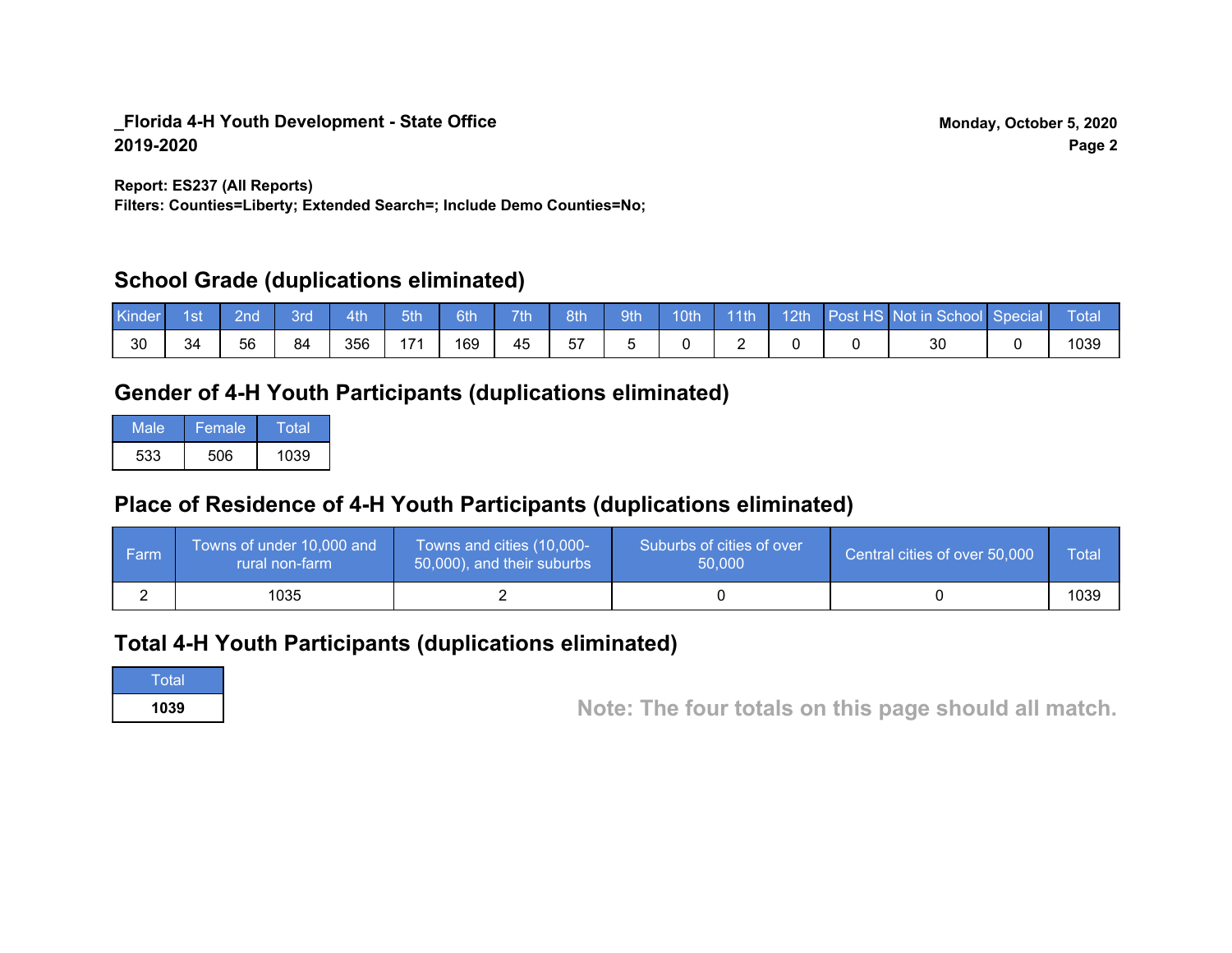#### **Report: ES237 (All Reports)**

**Filters: Counties=Liberty; Extended Search=; Include Demo Counties=No;**

| <b>ETHNICITY</b>          | <b>TOTAL YOUTH</b> |
|---------------------------|--------------------|
| <b>Hispanic or Latino</b> | 55                 |
| Not Hispanic or Latino    | 984                |

Directions: Type in the appropriate numbers for your project. Ethnicity is separate from race. YOu should indicate an ethnicity category for each participant and all racial categories that apply to each participant (i.e. a participant of more than one race would be recorded in each applicable racial category). Ideally, your total participants should equal the total of numbers in your ethicity section. Totals of racial categories will be equal to or greater than your total participants if they all report racial information.

4-H Youth Participants: Any youth taking part in programs provided as a result of action by extension personnel (professional. Paraprofessional. And volunteer). This includes youth participation in programs conducted through 1862, 1890, and 1994 land-grant universities, EFNEP, urban gardening, and other programs that may not actually use the 4-H name and emblem with participants.

| <b>RACE</b>                               | <b>TOTAL YOUTH</b> |
|-------------------------------------------|--------------------|
| American Indian or Alaskan Native         | 0                  |
| Asian                                     | 2                  |
| <b>Black or African American</b>          | 39                 |
| Native Hawaiian or other Pacific Islander | 4                  |
| White                                     | 979                |
| Youth Indicating More Than One Race       | 14                 |
| <b>Undetermined</b>                       | 1                  |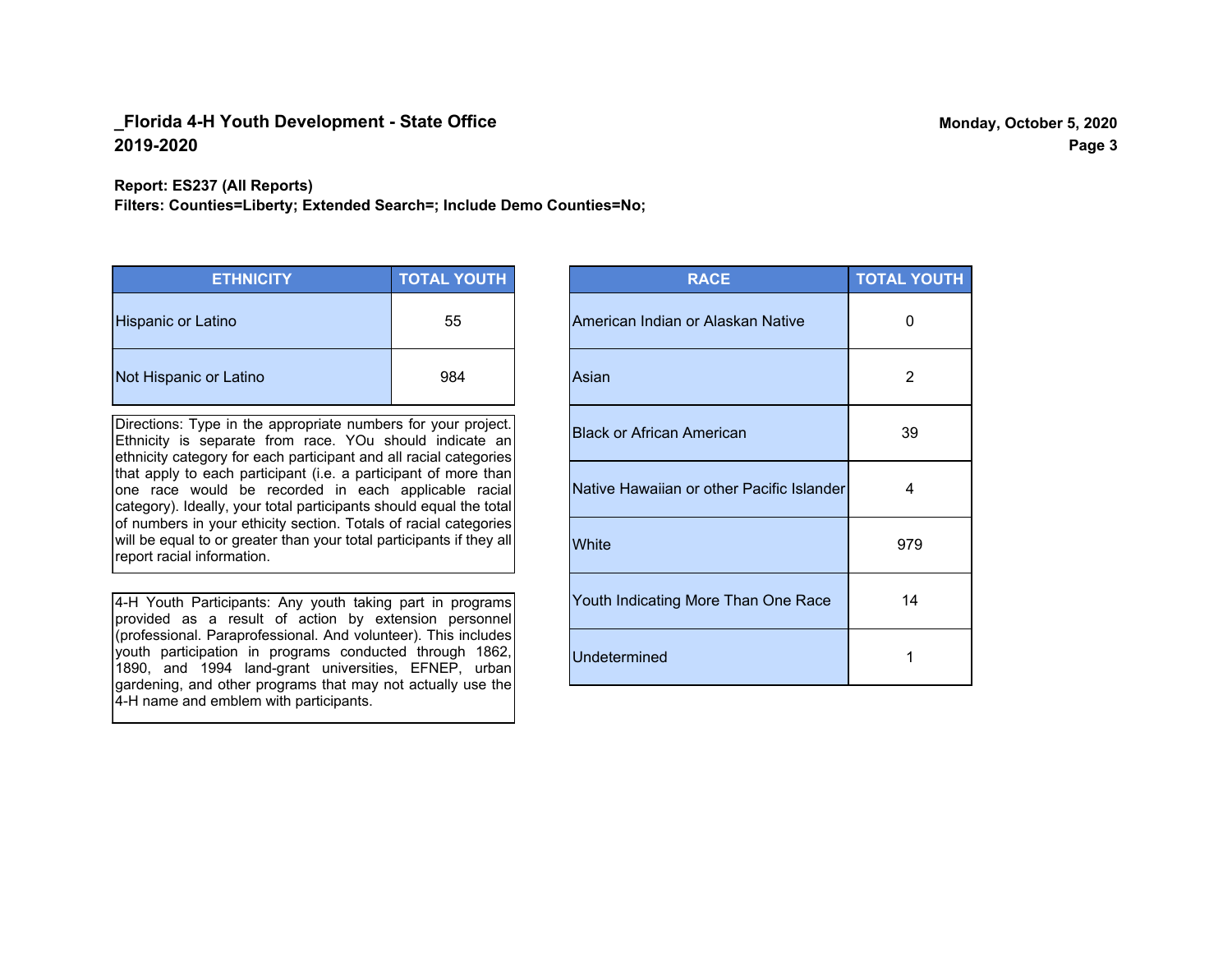**Report: ES237 (All Reports)**

**Filters: Counties=Liberty; Extended Search=; Include Demo Counties=No;**

| Total Number of<br><b>Adult Volunteers</b> | ا Total Number of<br><b>Youth Volunteers</b> | Total |
|--------------------------------------------|----------------------------------------------|-------|
| 41                                         |                                              | 43    |

Adult Volunteer: Unpaid support for the 4-H program by an individual beyond high school age.

Youth Volunteer: Unpaid support for the 4-H program by a person who has not yet graduated from high school.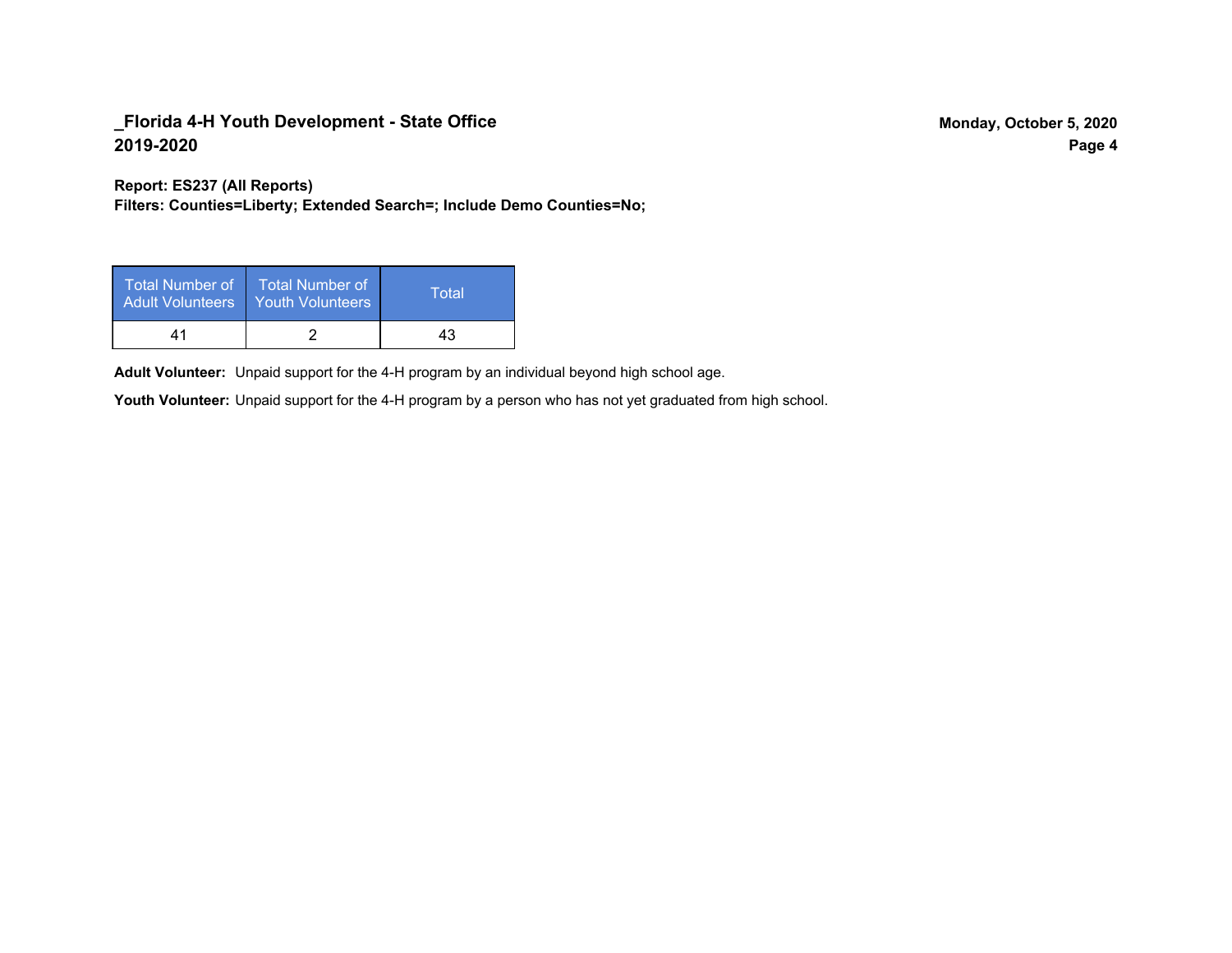## **Filters: Counties=Liberty; Extended Search=; Include Demo Counties=No; Report: ES237 (All Reports)**

157

#### **Ag in the Classroom**

| : Agriculture Awareness                   | 157 |
|-------------------------------------------|-----|
| School Enrichment - Agriculture Awareness |     |
| School Enrichment - Pizza Garden          |     |

#### **Animals**

| (4-H Cloverbuds- ANIMALS & PETS)-retired project | 0           |
|--------------------------------------------------|-------------|
| (CAGED BIRDS) Retired Project                    | 0           |
| (GOATS) Retired Project                          | 0           |
| (GOATS-Pygmy) Retired Project                    | 0           |
| (HORSE-Advanced Horsemanship) Retired Project    | 0           |
| (HORSE - Horsemanship Science) Retired Project   | 0           |
| (LLAMAS AND ALPACAS)-retired project             | 0           |
| (POCKET PETS) Retired Project                    | 0           |
| <b>ANIMAL SCIENCES</b>                           | $\mathbf 0$ |
| <b>BEEF</b>                                      | 0           |
| <b>CATS</b>                                      | 0           |
| <b>DAIRY CATTLE</b>                              | 0           |
| <b>DOGS</b>                                      | 0           |
| GOATS (Dairy)                                    | 0           |
| GOATS (Meat)                                     | 0           |
| <b>HORSE</b>                                     | 0           |
| HORSE (Horseless Horse)                          | 0           |
| <b>PETS</b>                                      | 0           |
| <b>POULTRY</b>                                   | 0           |
| <b>RABBITS</b>                                   | 5           |
| <b>SHEEP</b>                                     | 0           |
| <b>SWINE</b>                                     | 9           |
|                                                  | 14          |

#### **Biological Sciences**

| (4-H Cloverbuds-SCIENCE & TECHNOLOGY) Retired Project | 0        |
|-------------------------------------------------------|----------|
| (Marine/Aquatic-AQUARIUMS) Retired Project            | $\Omega$ |
| (Marine/Aquatic-WETLANDS) Retired Project             | $\Omega$ |
| (Sciences-WINGS) Retired Project                      | 0        |
| (Wildlife - Bats) Retired Project                     | 0        |
| (Wildlife - Butterflies- WINGS) Retired Project       | 0        |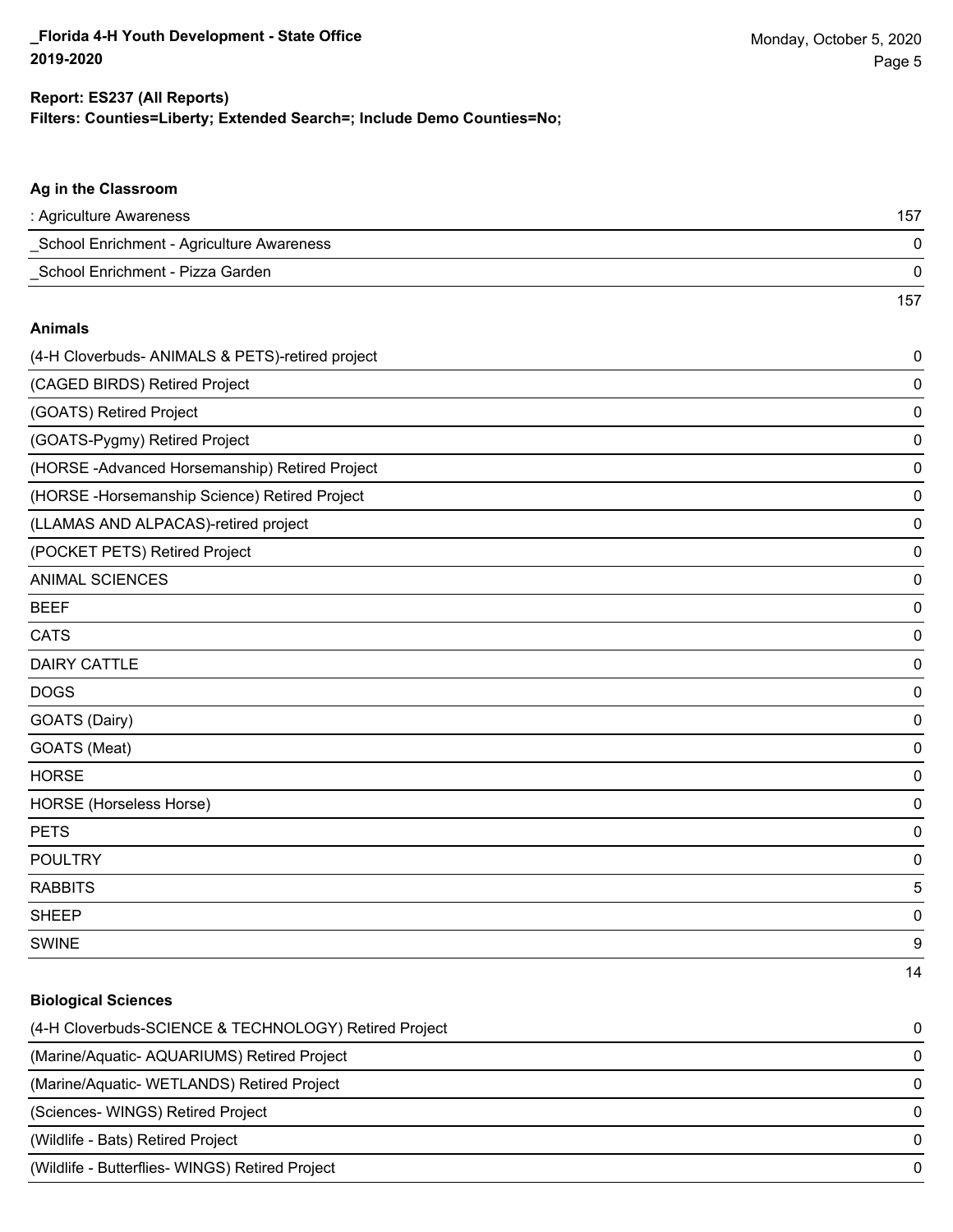#### **Filters: Counties=Liberty; Extended Search=; Include Demo Counties=No; Report: ES237 (All Reports)**

| (Wildlife- BLUEBIRDS) Retired Project                      | 0   |
|------------------------------------------------------------|-----|
| : ABCs of ENTOMOLOGY                                       | 0   |
| : Entomology-Apiary/Beekeeping                             | 0   |
| : Meat Sciences                                            | 0   |
| : Natural Sciences                                         | 0   |
| _School Enrichment - Embryology                            | 0   |
| School Enrichment- Natural Sciences                        | 0   |
| <b>INSECTS (ENTOMOLOGY)</b>                                | 0   |
| MARINE SCIENCE AND AQUATIC SCIENCES                        | 0   |
| <b>SCIENCE DISCOVERY</b>                                   | 1   |
| <b>VETERINARY SCIENCE</b>                                  | 0   |
|                                                            | 1   |
| <b>Civic Engagement</b>                                    |     |
| (4-H Cloverbuds- CITIZENSHIP)-retired project              | 0   |
| (Citizenship-INTERGENERATIONAL) Retired Project            | 0   |
| <b>CITIZENSHIP</b>                                         | 0   |
| CITIZENSHIP-COMMUNITY SERVICE                              | 11  |
| CULTURAL AND GLOBAL EDUCATION                              | 0   |
|                                                            | 11  |
| <b>Communications and Expressive Arts</b>                  |     |
| (4-H Cloverbuds- COMMUNICATIONS) Retired Project           | 0   |
| (4-H Cloverbuds- VISUAL-LEISURE ARTS) Retired Project      | 0   |
| (FILMMAKING) Retired Project                               | 0   |
| (LEISURE ARTS- Arts & Crafts) Retired Project              | 0   |
| (Leisure Arts- COLLECTIBLES) Retired Project               | 0   |
| (PHOTOGRAPHY) Retired Project                              | 0   |
| (PUBLIC SPEAKING) Retired Project                          | 0   |
| (VISUAL ARTS) Retired Project                              | 0   |
| _School Enrichment - 4-H Tropicana Public Speaking Program | 316 |
| COMMUNICATIONS AND PUBLIC SPEAKING                         | 0   |
| <b>EXPRESSIVE ARTS</b>                                     | 93  |
| <b>VISUAL ARTS</b>                                         | 1   |
| <b>Community / Volunteer Service</b>                       | 410 |

(Citizenship-PUBLIC ADVENTURES) Retired Project 0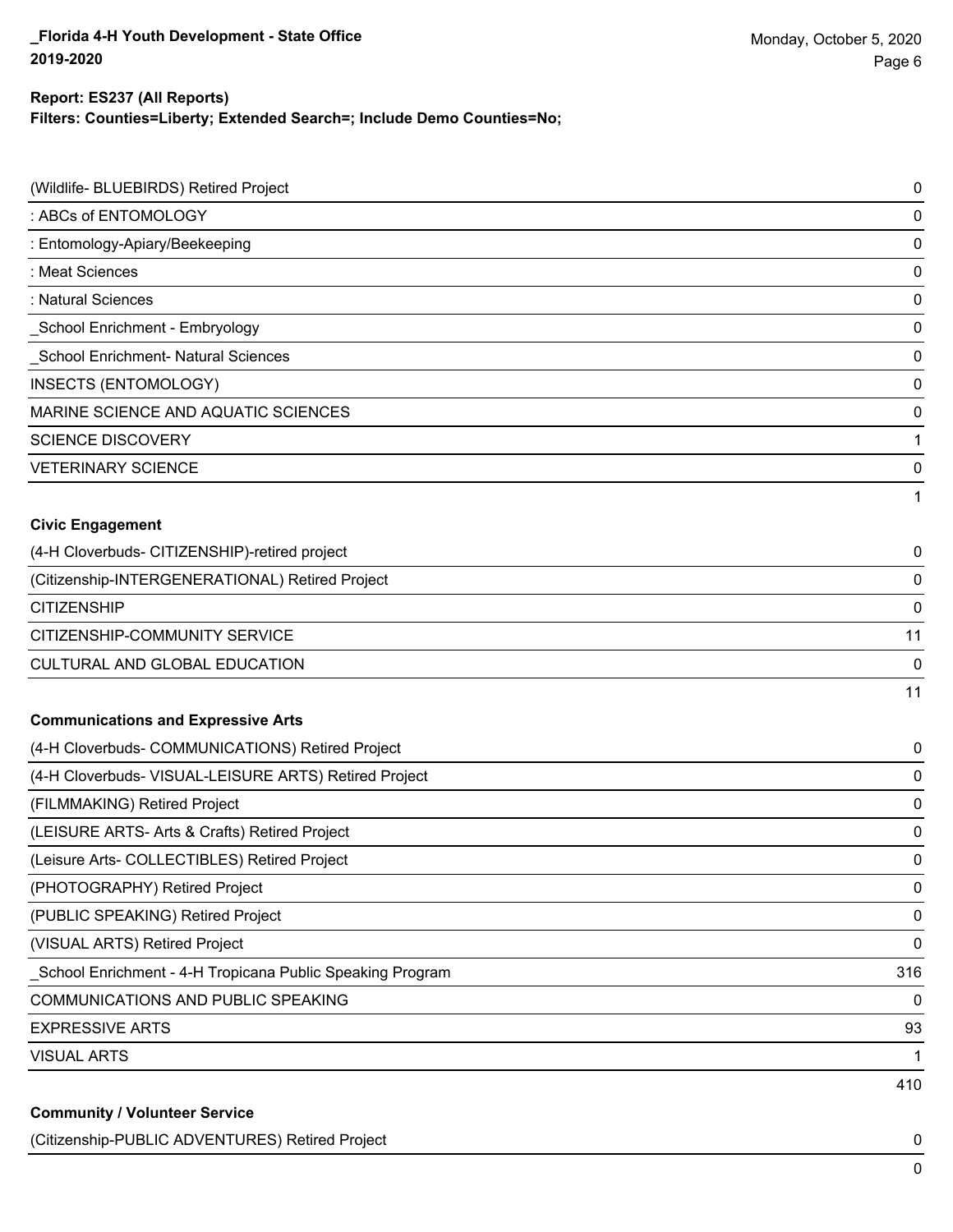**Consumer and Family Science**

#### **Filters: Counties=Liberty; Extended Search=; Include Demo Counties=No; Report: ES237 (All Reports)**

| (4-H Cloverbuds- CLOTHING) Retired project                   | 0  |
|--------------------------------------------------------------|----|
| (CHILD DEVELOPMENT Babysitting) Retired Project              | 0  |
| (Clothing - SELECTION) Retired Project                       | 0  |
| (Clothing - SEWING) Retired Project                          | 0  |
| (Clothing-Sewing- QUILTING) Retired Project                  | 0  |
| (CONSUMER EDUCATION AND SHOPPING) Retired Project            | 0  |
| (Human Development - Talking with TJ) Retired Project        | 0  |
| (HUMAN DEVELOPMENT) Retired Project                          | 0  |
| (Human Development-CHOICES) Retired Project                  | 0  |
| (Money Management -FINANCIAL CHAMPIONS) Retired Project      | 0  |
| : Consumer Choices Event                                     | 0  |
| 4-H CLOVERBUDS                                               | 2  |
| Animal Science- ALL ABOUT ANIMALS                            | 0  |
| Animal Sciences- LIVESTOCK JUDGING                           | 0  |
| Animals-PETS/SMALL ANIMALS                                   | 0  |
| CHILD DEVELOPMENT & CHILD CARE                               | 0  |
| Citizenship-SERVICE LEARNING                                 | 0  |
| <b>CLOTHING &amp; SEWING</b>                                 | 10 |
| <b>Exploring Farm Animals</b>                                | 0  |
| Hog-n-Ham Project                                            | 0  |
| Marine Science                                               | 0  |
| <b>MONEY MANAGEMENT</b>                                      | 0  |
| Performing Arts-DANCE/MOVEMENT                               | 0  |
| Pet Pals                                                     | 0  |
| Plant Pals, K-3 (5-8 yrs)                                    | 0  |
| test                                                         | 0  |
| Wildlife - Birds                                             | 0  |
|                                                              | 12 |
| <b>Environmental Education / Earth Sciences</b>              |    |
| (4-H Cloverbuds- ENVIRONMENT-Earth Sciences) Retired Project | 0  |
| : Recycling                                                  | 0  |
| : Water Education                                            | 0  |
| School Enrichment - Project Learning Tree                    | 0  |
| School Enrichment- Environmental Sciences                    | 0  |
| <b>EARTH SCIENCES</b>                                        | 0  |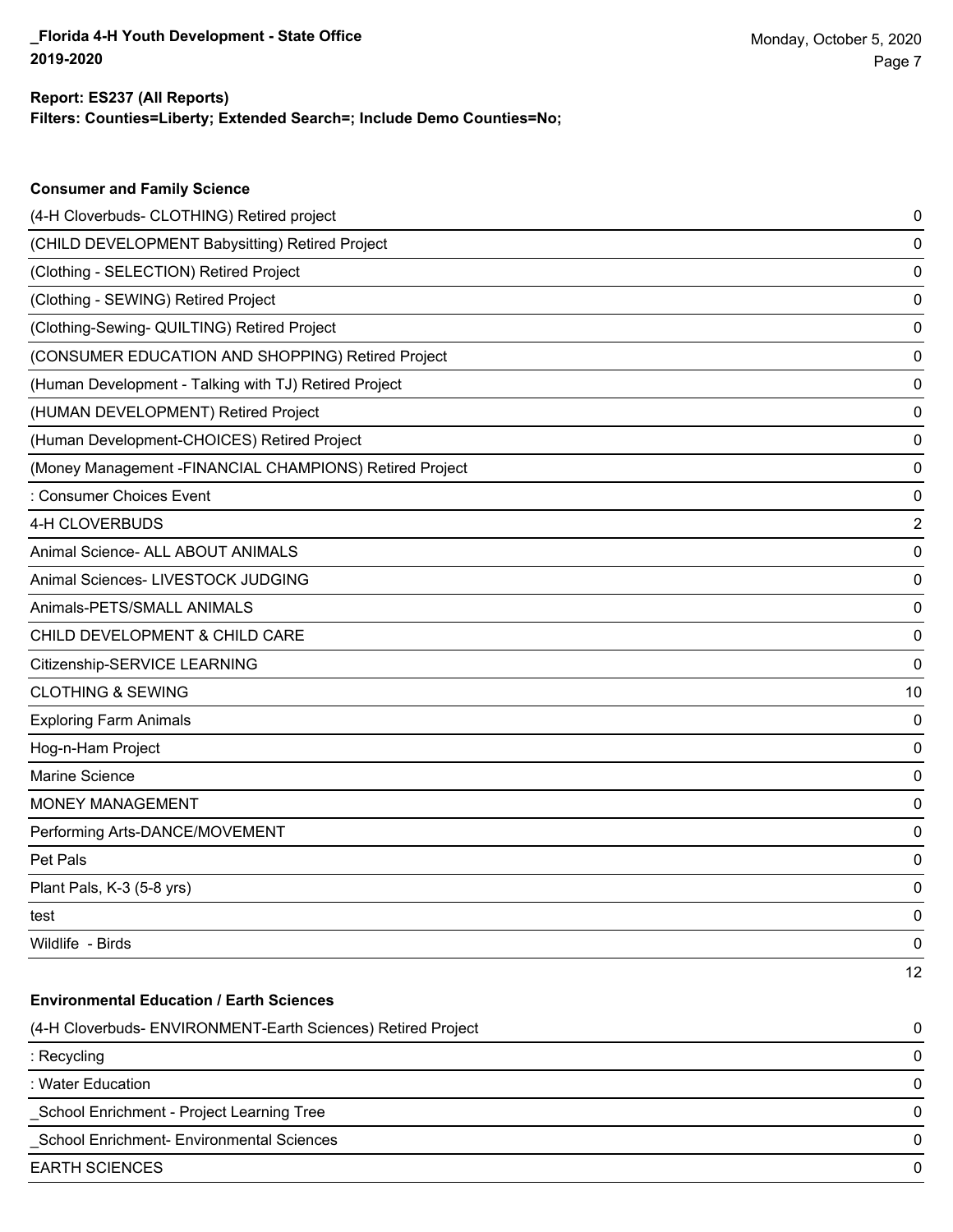**Filters: Counties=Liberty; Extended Search=; Include Demo Counties=No;**

| <b>ENERGY</b>                                         | 0         |
|-------------------------------------------------------|-----------|
| <b>ENVIRONMENTAL SCIENCES</b>                         | 0         |
| <b>FORESTRY</b>                                       | 0         |
| <b>OUTDOOR EDUCATION</b>                              |           |
| SOIL AND WATER SCIENCES                               | 0         |
| <b>SPORTFISHING</b>                                   | 0         |
| <b>SS - SHOOTING SPORTS</b>                           |           |
| <b>SS-ARCHERY</b>                                     | 3         |
| SS-HUNTING 10y/o                                      | 0         |
| SS-MUZZLELOADING 12y/o                                | $\Omega$  |
| SS-RIFLE, AIR                                         | 0         |
| SS- RIFLE, SMALL BORE                                 |           |
| SS-SHOTGUN 10y/o                                      | 0         |
| <b>WILDLIFE &amp; HABITATS</b>                        | 0         |
|                                                       | 6         |
| <b>Foods and Nutrition</b>                            |           |
| (4-H Cloverbuds- FOODS & NUTRITION) Retired Project   | 0         |
| (Food - SPORTS NUTRITION) Retired Project             | $\pmb{0}$ |
| (FOOD AND FOOD PRESERVATION SCIENCES) Retired Project | 0         |
| (FOOD PREP AND COOKING) Retired Project               | 0         |
| (Food Prep- BREADS & BREADMAKING) Retired Project     | 0         |
|                                                       |           |

(Food Prep- DAIRY FOODS) Retired Project 0

(Food Prep- MICROWAVE MAGIC) Retired Project 0

(Food Science- FOOD PRESERVATION) Retired Project 0 \_School Enrichment - Up for the Challenge 0

\_School Enrichment - YUM 0 \_School Enrichment - YUMMEE 0

\_School Enrichment- Nutrition 0

FOOD & NUTRITION 6

#### **Health**

| (Health-HEALTH ROCKS) Retired Project       |              |
|---------------------------------------------|--------------|
| (HEALTH: PHYSICAL ACTIVITY) Retired Project |              |
| : Healthy Living                            |              |
| PERSONAL WELL BEING                         | <sup>n</sup> |
|                                             |              |

6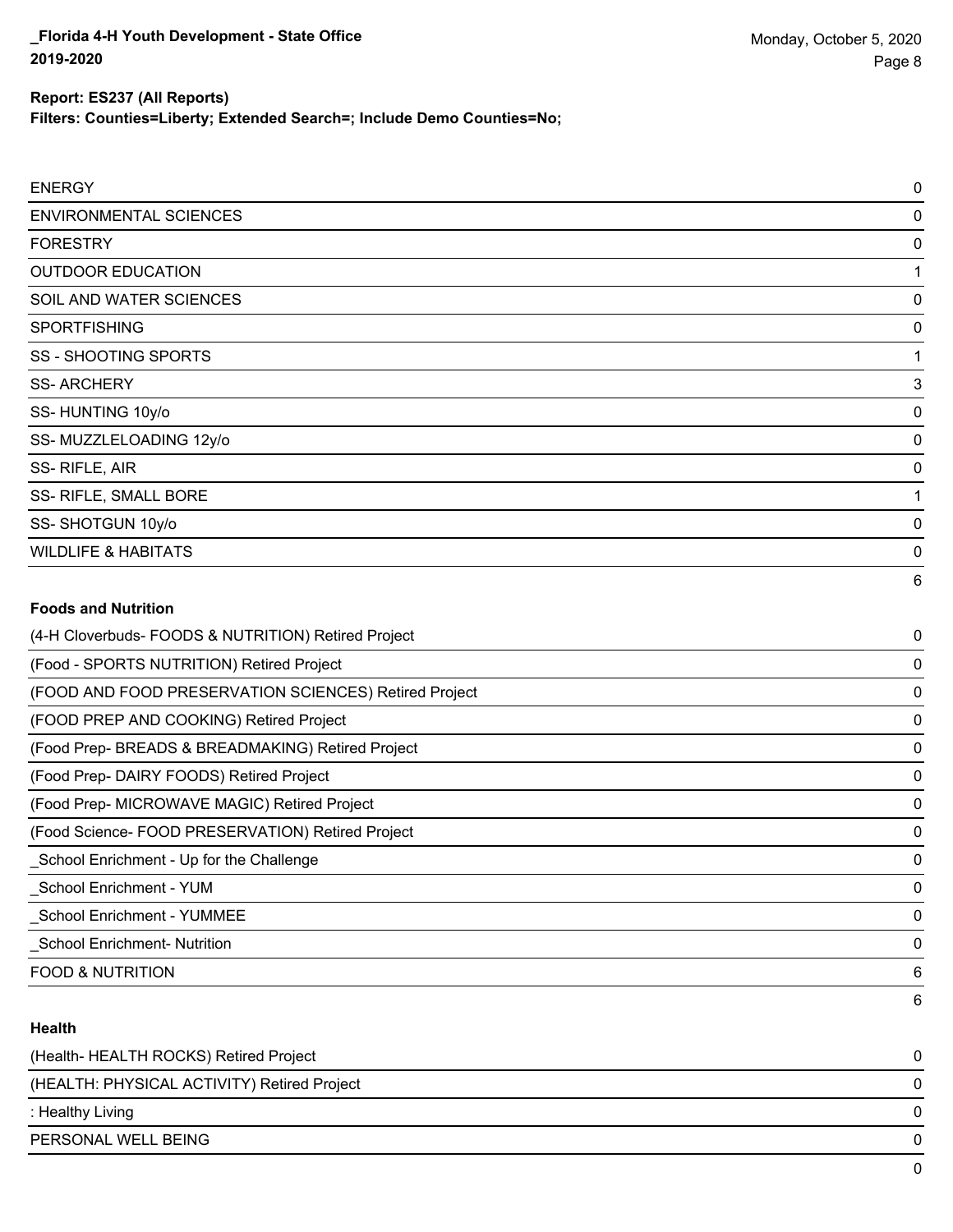# **Report: ES237 (All Reports)**

| Filters: Counties=Liberty; Extended Search=; Include Demo Counties=No; |
|------------------------------------------------------------------------|
|                                                                        |

| <b>Leadership and Personal Development</b>                 |             |
|------------------------------------------------------------|-------------|
| (4-H Cloverbuds- LEADERSHIP) Retired Project               | 0           |
| (4-H Cloverbuds_DISCOVERY Projects) Retired Project        | 0           |
| (Home Environment- CHANGING SPACES) Retired Project        | 0           |
| (Plant Sciences - Mowing for Money) Retired Project        | 0           |
| (Workforce Prep- CAREER DEVELOPMENT) Retired Project       | $\mathbf 0$ |
| (Workforce Prep- ENTREPRENEURSHIP) Retired Project         | 0           |
| : Character Education                                      | $\mathbf 0$ |
| : Personal Development                                     | $\mathbf 0$ |
| <b>EXPLORING 4-H</b>                                       | 0           |
| LEADERSHIP DEVELOPMENT                                     | 5           |
| <b>WORKPLACE PREPARATION</b>                               | 0           |
|                                                            | 5           |
| <b>Personal Safety</b>                                     |             |
| (Health and Safety- ATV SAFETY) Retired Project            | 0           |
| (Health- EMERGENCY PREPARDNESS) Retired Project            | 0           |
| <b>ATV SAFETY</b>                                          | 0           |
| <b>SAFETY</b>                                              | 0           |
|                                                            | $\Omega$    |
| <b>Physical Sciences</b>                                   |             |
| (ASTRONOMY) Retired Project                                | 0           |
| : Weather and Climate                                      | 0           |
| <b>AEROSPACE</b>                                           | $\mathbf 0$ |
|                                                            | $\Omega$    |
| <b>Plant Science</b>                                       |             |
| (4-H Cloverbuds- PLANT SCIENCES-Gardening) Retired Project | 0           |
| (GROWING CITRUS) Retired Project                           | 0           |
| (Plant Sciences-GARDENING) Retired Project                 | 0           |
| (Plants - Gardening - FLOWERS) Retired Project             | 0           |

(Plants -Gardening- VEGETABLES) Retired Project 0

(Plants -Gardening-CONTAINER GARDENING) Retired Project 0

\_School Enrichment- Gardening and Plants 431

GARDENING AND PLANTS O

GARDENING AND PLANTS: JR MASTER GARDENER 0